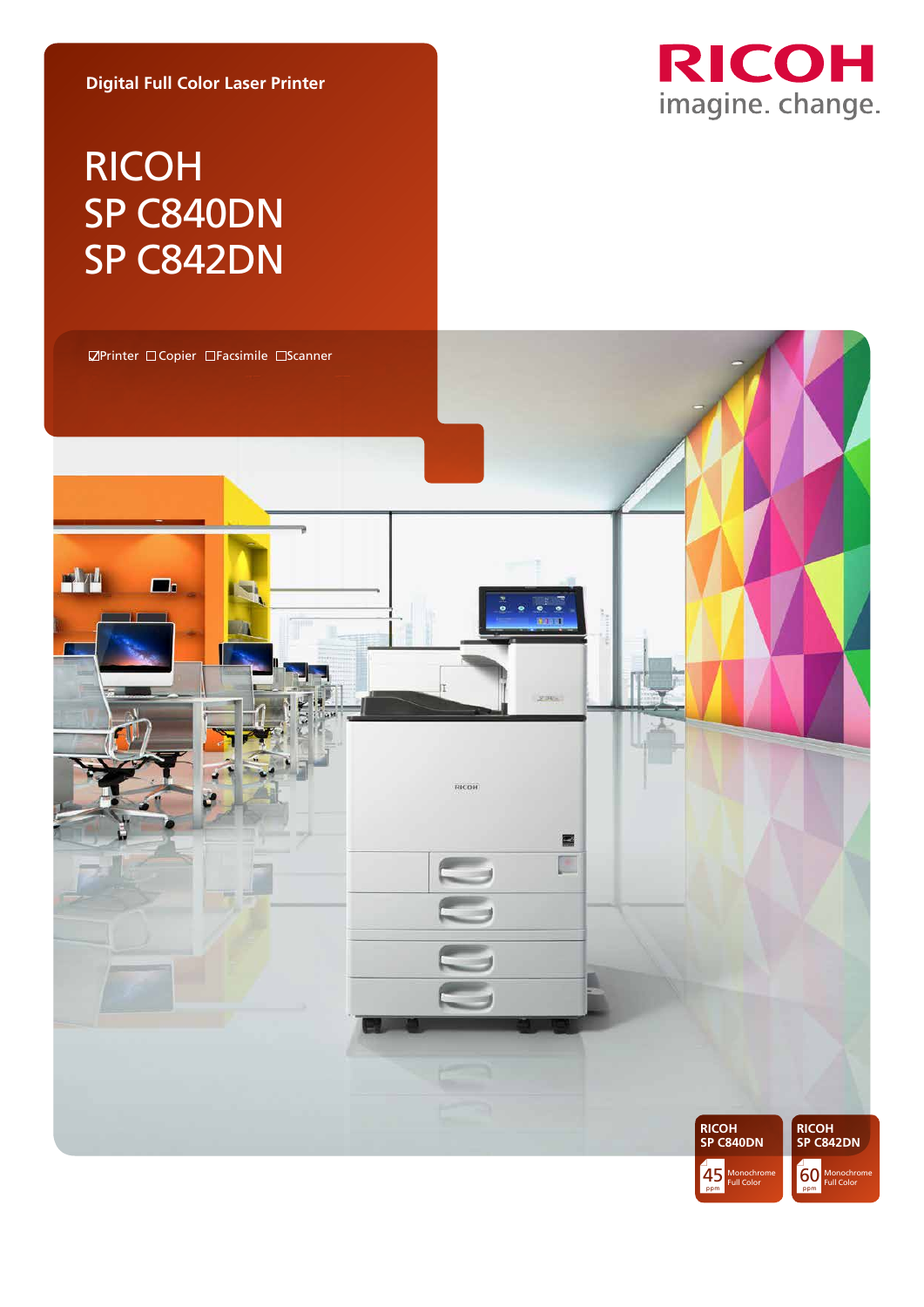# **Turn high-volume color highly productive**

Timely and accurate information leads to better, more informed decisions. Use the RICOH® SP C840DN/SP C842DN to print high-volume, high-quality color output at high speeds in-house and make a bigger impact for less cost. Create colorful postcards, brochures, labels, point-of-sale displays and much more on a wider range of media to impress every user, every time. Use the large, intuitive Smart Operation Panel to customize workflows, set shortcuts and automate print tasks, so you can share information with ease. Print with convenience and confidence via advanced mobile support and security. Capture a more professional look with advanced finishing options. Add it all up and this powerful, versatile color printer is the ideal printing device for any office or workgroup.

- Produce up to 60 full-color page per minute (ppm)
- Add professional finishing and captivating color in-house
- Expedite print tasks with automated workflows and shortcuts
- Print and share information via your personal mobile device
- Produce more types of documents on a wider range of media
- Minimize energy costs with a host of eco-friendly capabilities

### **Be productive and produce more jobs**

Use the SP C840DN/SP C842DN to produce up to 60 color or black-and-white prints per minute, and share the most important information with clients and colleagues quickly. Take advantage of its powerful processor and 2 GB RAM standard to manage multiple jobs simultaneously. Add optional storage trays to extend paper capacity up to 4,700 sheets and reduce workflow interruptions. Perform maintenance in seconds without technical assistance. The easy-to-see optional Attention Light lets you know the printer status at a glance. Reduce misfeeds and expedite paper reloads with auto-draw standard trays.

### **Take a swipe at an easier way to print**

Get in touch with faster workflows via our Workstyle Innovation Technology on the new 10.1" Smart Operation Panel. Access information and toggle between jobs with the same swiping, scrolling and flicking techniques you use on your smartphone or tablet. Choose between multiple user interfaces and simply tap on large, intuitive icons to begin tasks or explore for more important details, including the number of prints, finishing options, toner supplies and more. Download apps from the online Ricoh Application Site to perform specific functions in a simple way.



### **Add more finishing in a smaller footprint**

Choose from a wide range of automated finishing options to add a professional look and feel to your most important output without compromising floor space. Use the Internal Multi-fold Unit to automate different types of folds, and eliminate expensive and time-consuming manual folding or outsourcing. Prepare invoices and other documents for insertion in envelopes. Create your own complex direct mailers. You can also simplify other finishing tasks, such as stapling, hole punching, saddle stitching, booklet finishing and more, to expedite production and minimize errors. With the optional 1,000-Sheet Hybrid Staple + Stapleless Finisher, you can choose staple-free document sets you're printing for children or food-based industries.

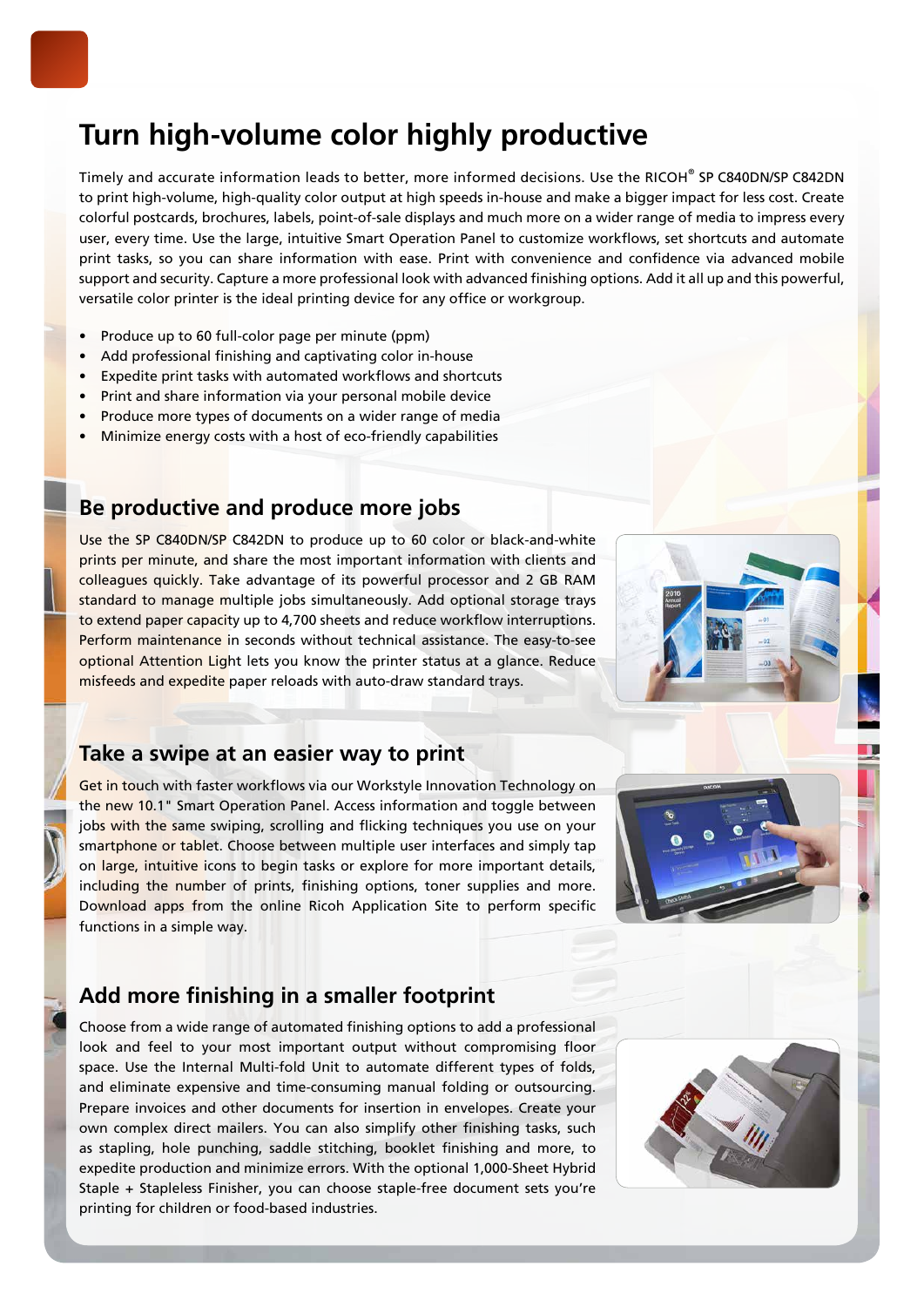## **Expand what you can do in a smaller footprint**

- 1 **Intuitive 10.1 inch Smart Operation Panel:** Take your pick among multiple user interfaces on the 10.1" Smart Operation Panel to simplify print tasks. Use the same finger movements you use on your personal mobile device to find information, create workflow shortcuts and automate manual steps. Download convenient apps from the Application Site to add unique features and one-touch functionality for specific tasks.
- 2 **USB/SD Card Slot:** Print from or scan to portable media using the standard USB/SD Card Slot located conveniently on the control panel. Print TIFF, PDF or JPEG files from the removable media.
- 3 **Web Browser:** Take advantage of the built-in web browser to search for web pages directly from the Smart Operation Panel and print them as PDF files.
- 4 **Automatic Duplexing:** Produce two-sided documents to reduce paper usage and costs.
- 5 **Internal Multi-fold Unit (Optional):** Automate four different types of folds, including tri-, Z- and halffolding to produce more types of professional output in-house.
- 6 **3,000-Sheet Finisher (Optional):** Create high volumes of professional quality document sets with multiposition stapling and an optional Hole Punch Unit.
- 7 **Paper Trays and 100-Sheet Bypass Tray:** Reduce reloads with two standard front-loading Paper Trays that hold 550 sheets each. The Bypass Tray holds an additional 100 sheets in sizes up to 320 x 1,260 mm. Add an optional Banner Paper Guide Tray for impressive banner printing.
- 8 **Paper Feed Units (Optional):** Choose the 1 x 550-Sheet Paper Tray or 2 x 550-Sheet Paper Tray to boost paper capacity to 2,300 sheets.
- 9 **Large Capacity Trays (Optional):** Expand paper capacity with the 1,500-Sheet Side Large Capacity Tray. Additional Paper Feed Unit is required before installation.